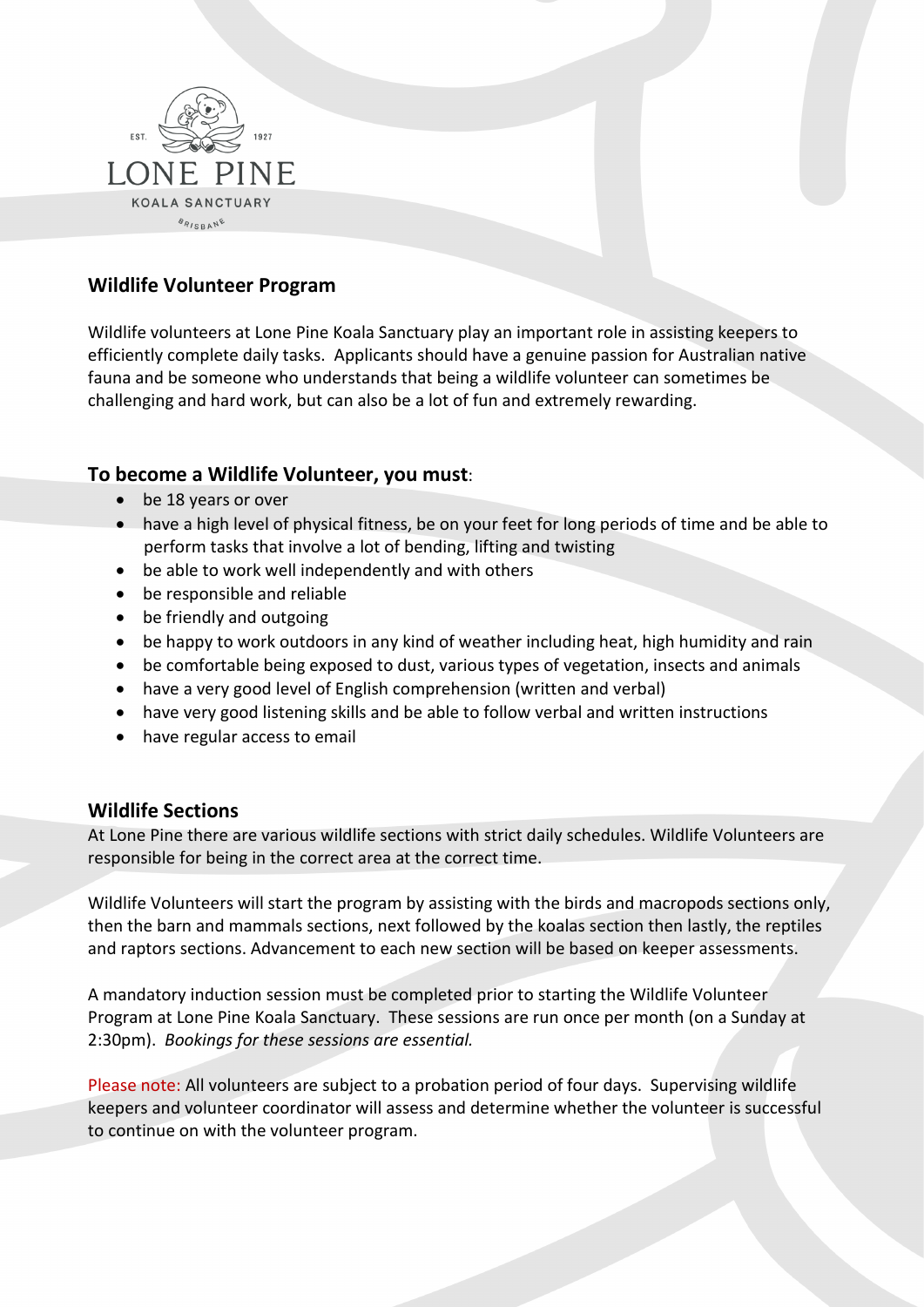# LONE PINE KOALA SANCTUARY WILDLIFE VOLUNTEER PROGRAM

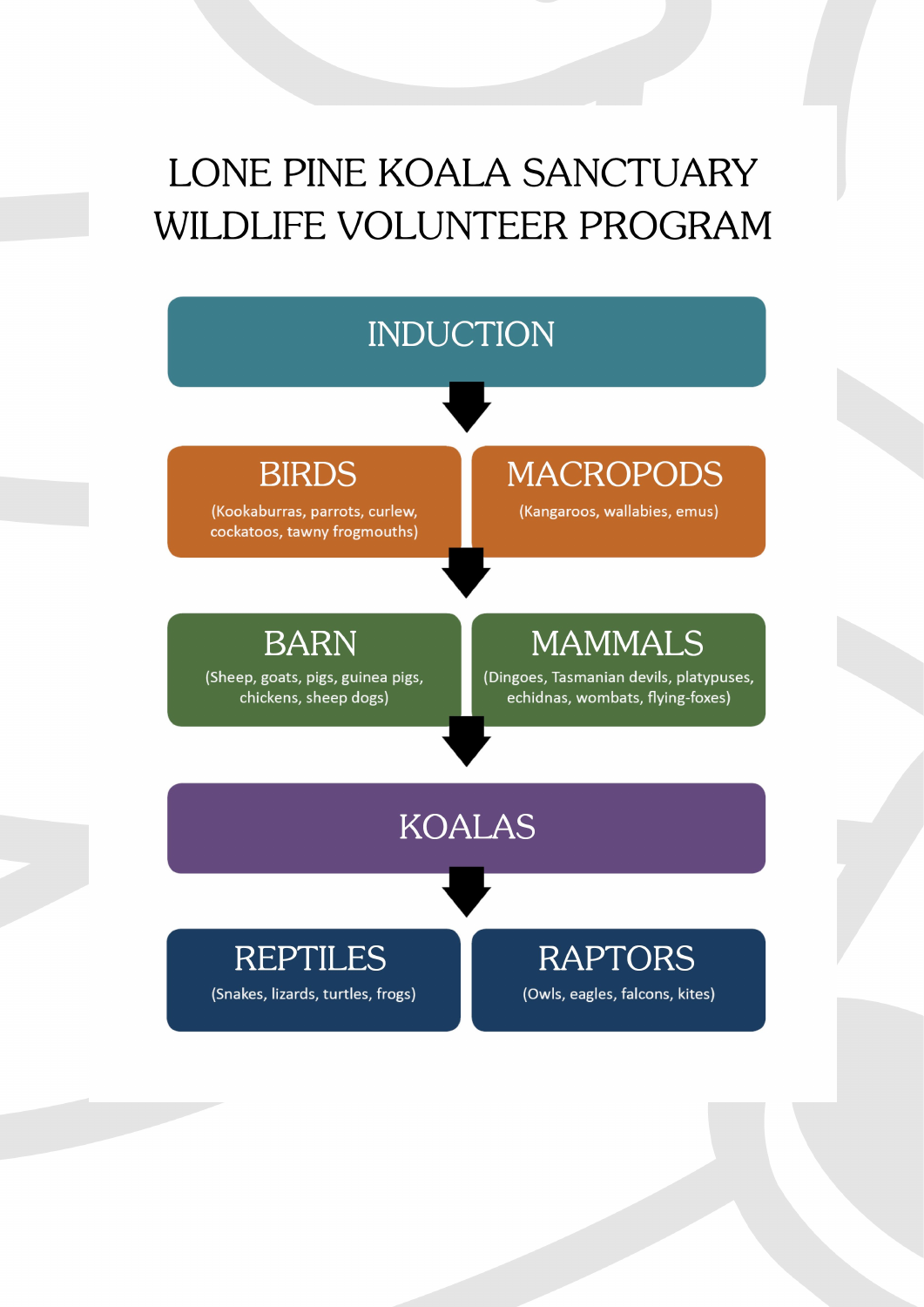# **Wildlife Volunteer Duties**

## **Husbandry**

Wildlife keepers spend a large part of their day cleaning animal exhibits and making sure they are well maintained. Wildlife Volunteers help with the following:

- cleaning poo
- raking and sweeping
- hosing
- removing cobwebs
- weeding
- mulching
- putting sand and other substrates into exhibits
- removing old substrates
- cleaning glass/windows
- painting

## **Food Preparation**

Preparing food for animals is another major part of a wildlife keeper's day so Wildlife Volunteers assist with:

- cutting up fruit, vegetables and meat
- washing dishes
- collecting browse (leaves, grasses, flowers)

## **General Sanctuary Duties**

Wildlife Volunteers may be asked to assist with the following tasks around the sanctuary:

- monitoring visitors in our 5-acre kangaroo reserve
- tidying and cleaning around the sanctuary (including rubbish pickups, weeding gardens, clearing drains, cleaning signage and ledges of exhibits, mulching gardens, cleaning paths)
- assisting visitors from all other the world, helping them with any enquiries they might have, assisting them with photo opportunities and making them feel welcome

## **Wildlife Volunteer Availability**

- Wildlife Volunteer Program runs every day including Saturday and Sunday
- Wildlife Volunteers may apply for any day that suits them
- The minimum requirement is **one day per week for a minimum of 4 months**
- International volunteers can apply for a block of time and can volunteer full time with a minimum of 4-5 days per week for 4 weeks and up to a maximum of 12 weeks

Places are strictly limited, therefore, days and dates are due to availability.

# **Wildlife Volunteer Daily Schedule**

- Day begins at 8:00am and finishes at 2:30pm
- 20-minute morning tea break and a 30-minute lunch break each day.
- Discounted food and drink can be purchased at food outlets inside Lone Pine
- BYO food and drink is permitted
- Wildlife Volunteers have allocated seating in an undercover area located behind the Keepers Office

If you are unable to attend on any day you must email the volunteer coordinator, Karen Nilsson at [karen@koala.net](mailto:karen@koala.net) or call 07 3378 1366.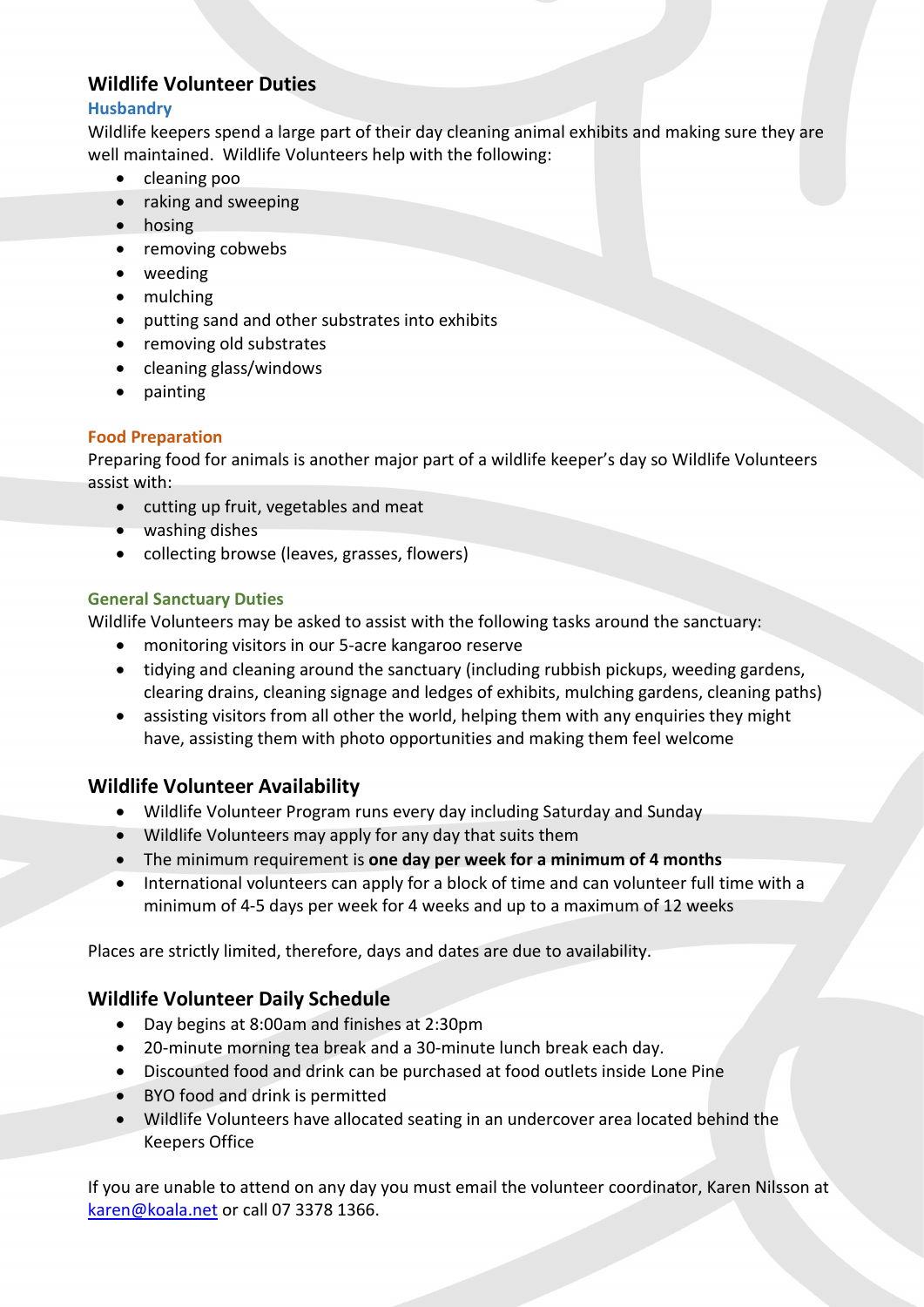# **Frequently Asked Questions:**

#### Can I volunteer in the animal hospital?

No. Our wildlife hospital is not equipped to accept volunteers.

#### Will I be handling the animals?

No. Volunteers cannot be trained in any animal handling.

#### Do I need any experience?

No prior experience is necessary but for health and safety reasons a high level of English comprehension (written and verbal) is essential. Priority will be given to applicants with wildlife experience and applicants who are enrolled in tertiary studies within the wildlife field.

#### Is there any cost involved?

No. Shirts are provided for Wildlife Volunteers at the start of the program at no cost. However, the uniform issued is the property of Lone Pine Koala Sanctuary and shall remain the property of the Company at all times. Shirts must be returned upon completion of the program.

#### What should I wear?

- You will be provided with Wildlife Volunteer shirts at the start of the program
- Wear your Wildlife Volunteer shirt with something that is comfortable for you to work in (jeans, long pants, leggings or shorts)
- Shorts must be no shorter than mid-thigh; pants, jeans, leggings must not have rips, mesh or tears which expose undergarments; must not be "low rise" i.e. sit too low on your hips
- When choosing which shorts or pants you would like to wear, please be sure to select ones which you don't mind getting dirty
- Due to the nature of some of the work, we ask that volunteers do NOT wear skirts
- Fully enclosed shoes are compulsory sneakers (runners/joggers), hiking/work boots
- Hat
- Raincoat for wet weather
- Sunglasses
- We do have sunscreen and insect repellent available for you to use, but if you have a particular type which you prefer, please feel free to bring it with you

## Do I need health insurance?

Lone Pine can not be responsible for the costs of any accidents or injuries that may be incurred during your time during the program. If you are not covered by the insurance policy held by your university, school or organisational group, you are advised to take our private travel or health insurance.

## Does Lone Pine provide accommodation or transport?

No. In regards to transport, Lone Pine has free car parking onsite. You can also catch one of the Brisbane City Council buses which stops at the Lone Pine bus stop onsite. For more information, please visit: www.translink.com.au.

## Is there free WiFi?

Yes. There is free WiFi throughout the sanctuary.

## Are there lockers?

Yes. Lockers are available for use at no cost. Please bring your own padlock with you each day to store and secure any personal items throughout the day.